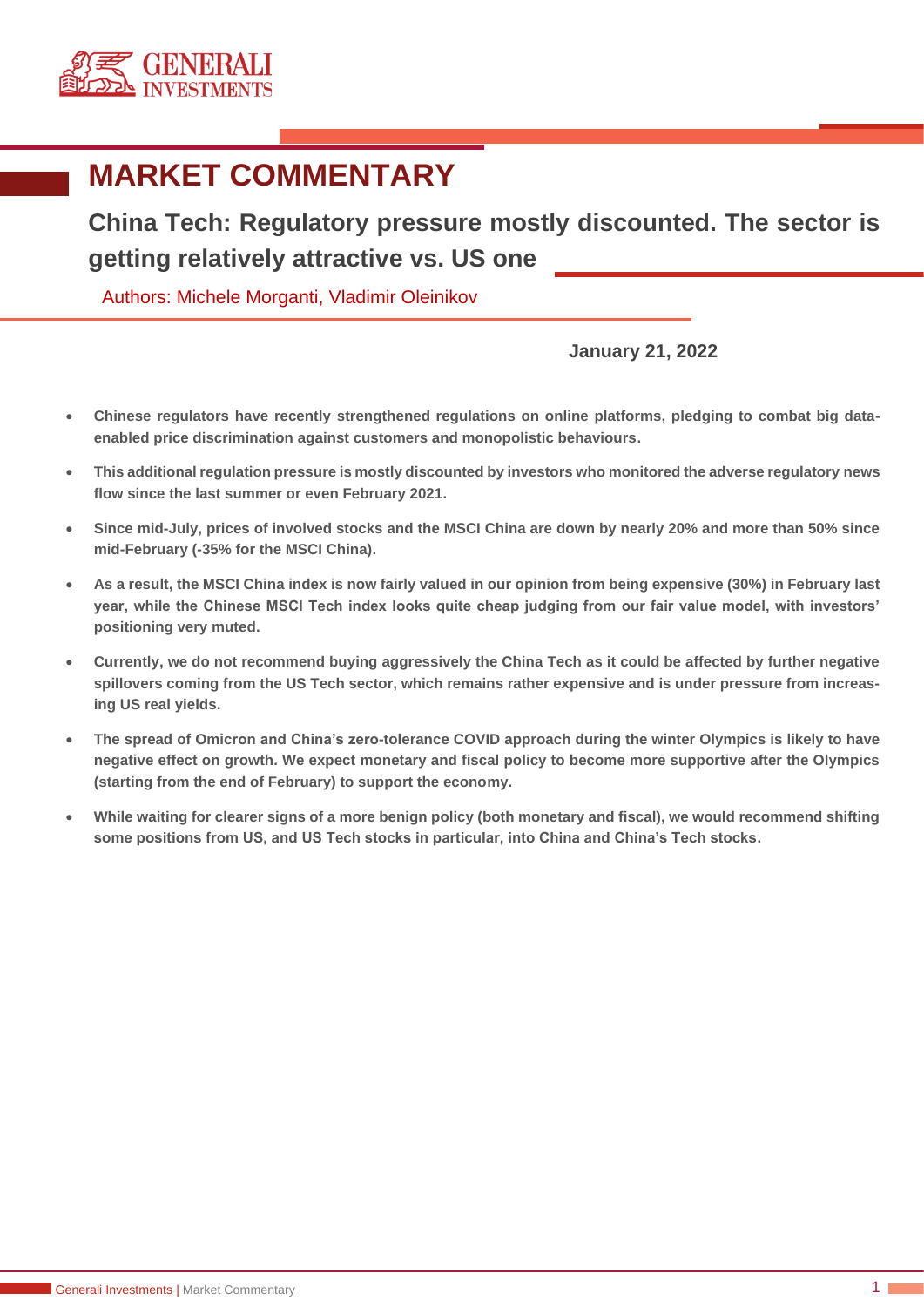China's top regulators - including the national development and reform commission (NDRC) - have recently released a guideline which would regulate various aspects of online platform businesses. The intention is to combat big data-enabled price discrimination against customers and monopolistic behaviours. Originally, the news flow also included regulation of their investments in financial institutions and fund-raising control, which was denied by the regulator as being incorrect.

This pressure from the additional regulation is mostly discounted by investors who monitored the adverse regulatory news flow since the last summer or even February 2021.

So, from this point of view, this last news adds little to the overall picture.

Since mid-July, prices of involved stocks and the MSCI China are down by nearly 20% and more than 50% since mid-February (-35% for the MSCI China).



After such collapse, the MSCI China index is now fairly valued in our opinion from being expensive at that time, while the Chinese MSCI Tech index has become theoretically quite cheap – based on our fair value indicator (see note).



*NOTE: Fair Value Indicator = 12M FW EPS / (10Y Rate + α); Value Gap = % diff. between Fair Value and Price; Negative Value Gap = Downside Risk;*

*α = constant such that the average fair value gap since 2013 is approximately zero*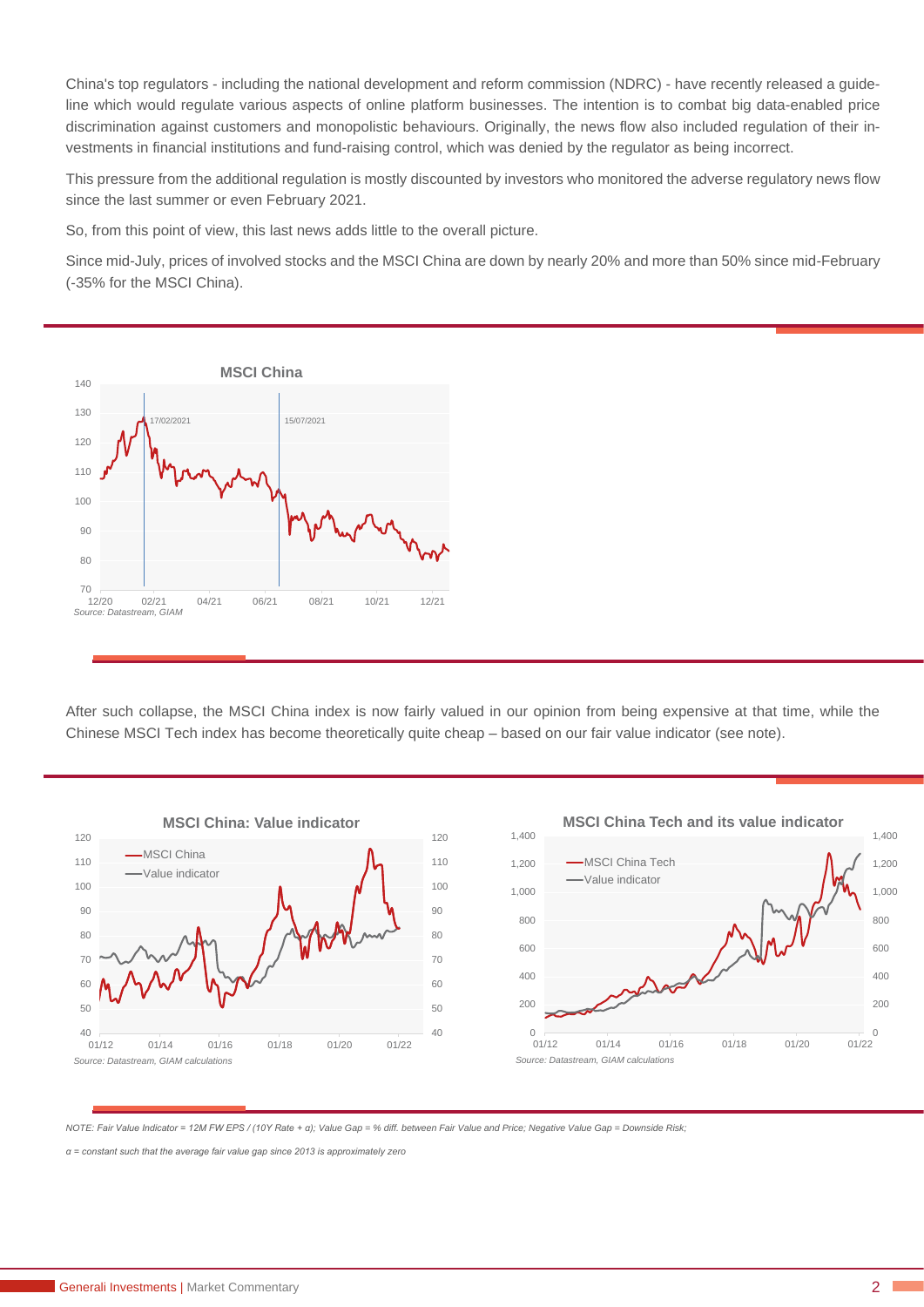

One caveat is that the **US Tech sector** looks quite expensive at the moment (both in absolute terms and vs. the broader S&P500 index) and its PE is pressured by increasing real yields. So, in absolute terms, we don't recommend buying aggressively the CH Tech as it could be affected by negative spillovers coming from the US Tech one.

Also, we believe that China's monetary and fiscal policy have chance to increase their support though not immediately but rather starting from the end of February, after the end of Olympics, with clearer signs of peaking Omicron wave.

That said, monetary and fiscal policy momentum in China is already diverging from the US one and definitively more supportive. Positioning on Chinese stocks is very light, too, albeit US investors would probably not rush to buy Chinese stocks in the short term, given the continuing political frictions. But EU and Asian investors could start to.

In the end, waiting for clearer signs of a more supporting policy (both monetary and fiscal), we would recommend shifting some positions from US, and US Tech stocks in particular, into China's and China Tech stocks.